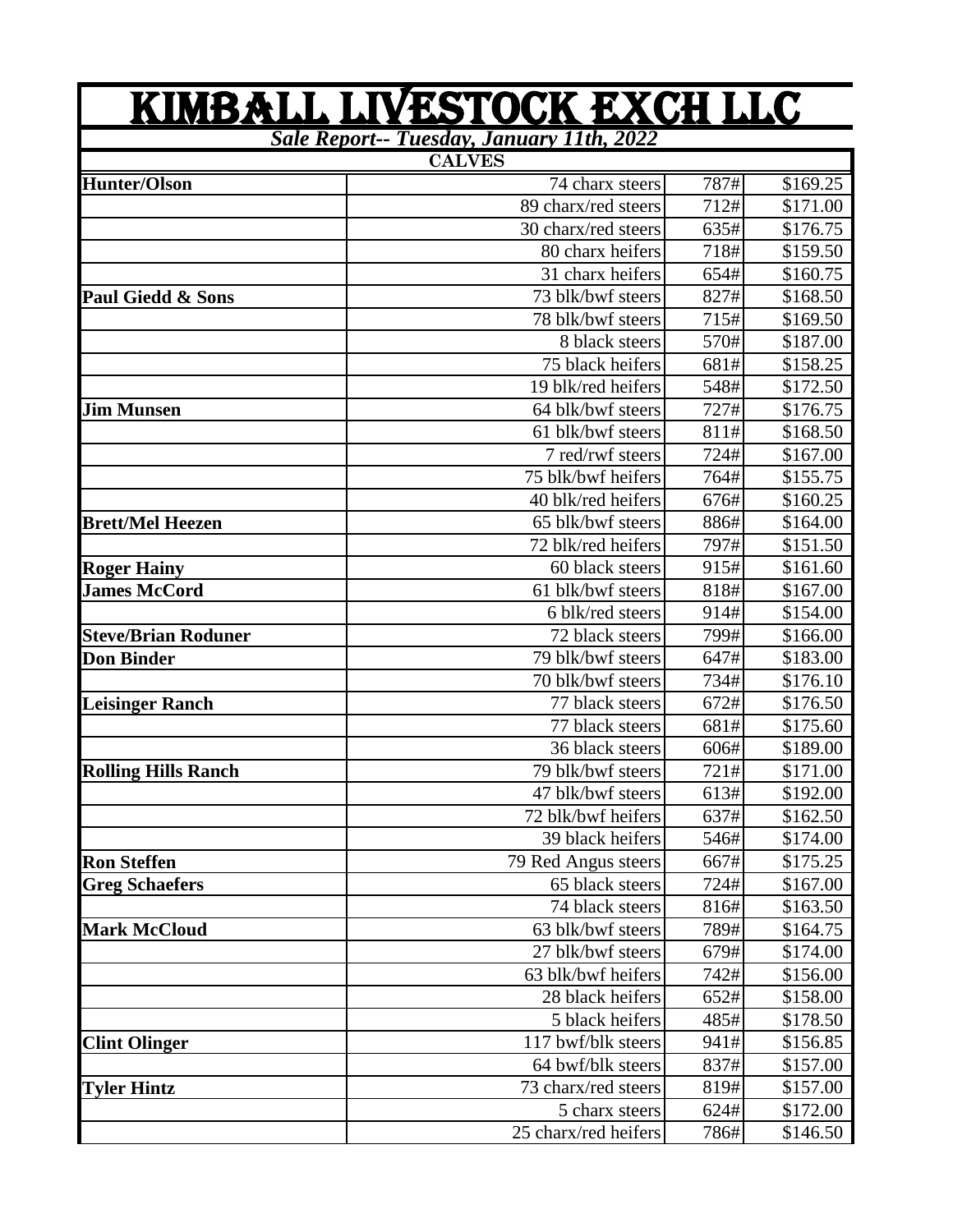|                                  | 5 charx heifers                          | 635#  | \$156.00   |
|----------------------------------|------------------------------------------|-------|------------|
| <b>Terry/Katie Pollard</b>       | 67 blk/red steers                        | 760#  | \$158.00   |
|                                  | 16 blk/bwf steers                        | 669#  | \$174.75   |
| <b>Kopriva Angus</b>             | 72 black steers                          | 638#  | \$183.00   |
|                                  | 34 black steers                          | 556#  | \$200.50   |
| <b>Olinger/Jost</b>              | 47 blk/bwf steers                        | 670#  | \$174.00   |
|                                  | 21 charx/red steers                      | 674#  | \$170.75   |
|                                  | 42 blk/bwf heifers                       | 632#  | \$162.00   |
|                                  | 19 charx/red heifers                     | 621#  | \$161.25   |
| <b>Larry/Matt Bawdon</b>         | 47 blk/bwf steers                        | 604#  | \$190.25   |
|                                  | 21 blk/bwf steers                        | 514#  | \$210.00   |
|                                  | 3 red/rwf steers                         | 533#  | \$197.00   |
| <b>Benda Ranch</b>               | 25 black steers                          | 782#  | \$164.50   |
|                                  | 13 blk/red steers                        | 681#  | \$175.50   |
|                                  | 33 blk/red heifers                       | 760#  | \$153.50   |
|                                  | 18 blk/red heifers                       | 661#  | \$170.50   |
| <b>Richard Sinkie &amp; Sons</b> | 40 blk/bwf steers                        | 717#  | \$176.85   |
|                                  | 15 blk/red steers                        | 586#  | \$193.00   |
| <b>Lucas Camac</b>               | 27 blk/bwf steers                        | 809#  | \$162.75   |
|                                  | 8 black steers                           | 666#  | \$178.50   |
|                                  | 17 black heifers                         | 722#  | \$155.75   |
| <b>Reggie Cummins</b>            | 33 black steers                          | 563#  | \$202.00   |
|                                  | 15 black steers                          | 453#  | \$206.00   |
|                                  | 38 blk/bwf heifers                       | 513#  | \$179.50   |
|                                  | 13 blk/bwf heifers                       | 388#  | \$173.00   |
| <b>Clifton/Clayton Walsh</b>     | 28 blk/red steers                        | 664#  | \$174.50   |
|                                  | 12 blk/red steers                        | 540#  | \$188.00   |
|                                  | 33 blk/red heifers                       | 630#  | \$160.75   |
|                                  | 7 blk/red heifers                        | 549#  | \$163.00   |
| <b>Brett/Ken Stevens</b>         | 29 red heifers                           | 552#  | \$170.00   |
| <b>Jim Stebbins</b>              | 15 blk/bwf steers                        | 665#  | \$171.50   |
|                                  | 9 black heifers                          | 576#  | \$171.50   |
| <b>Dale Parriot</b>              | 10 blk/charx steers                      | 727#  | \$170.50   |
|                                  | 10 blk/bwf heifers                       | 706#  | \$158.00   |
| <b>Clarke Cattle Co.</b>         | 22 blk/bwf steers                        | 694#  | \$165.00   |
| <b>R &amp; R Cattle</b>          | 15 blk/bwf steers                        | 853#  | \$158.75   |
| <b>Bickner Farms</b>             | 19 blk/bwf steers NW                     | 613#  | \$182.00   |
|                                  | 6 black steers NW                        | 480#  | \$207.00   |
|                                  | 21 blk/bwf heifers NW                    | 527#  | \$172.00   |
| <b>Lee/Della Amdahl</b>          | 4 black steers                           | 657#  | \$176.00   |
|                                  | 3 black heifers                          | 598#  | \$163.00   |
| <b>Beau Olsen</b>                | 4 blk/red steers                         | 676#  | \$162.00   |
|                                  | 4 blk/red heifers                        | 642#  | \$142.00   |
|                                  | Sale Report-- Friday, January 14th, 2022 |       |            |
|                                  | <b>BRED HEIFERS</b>                      |       |            |
| <b>Kelly Konechne</b>            | 50 black heifers AI'd x 4 days due 3/10  | 1129# | \$1,785.00 |
|                                  | 15 black heifers AI'd x 4 days due 3/10  | 1127# | \$1,710.00 |